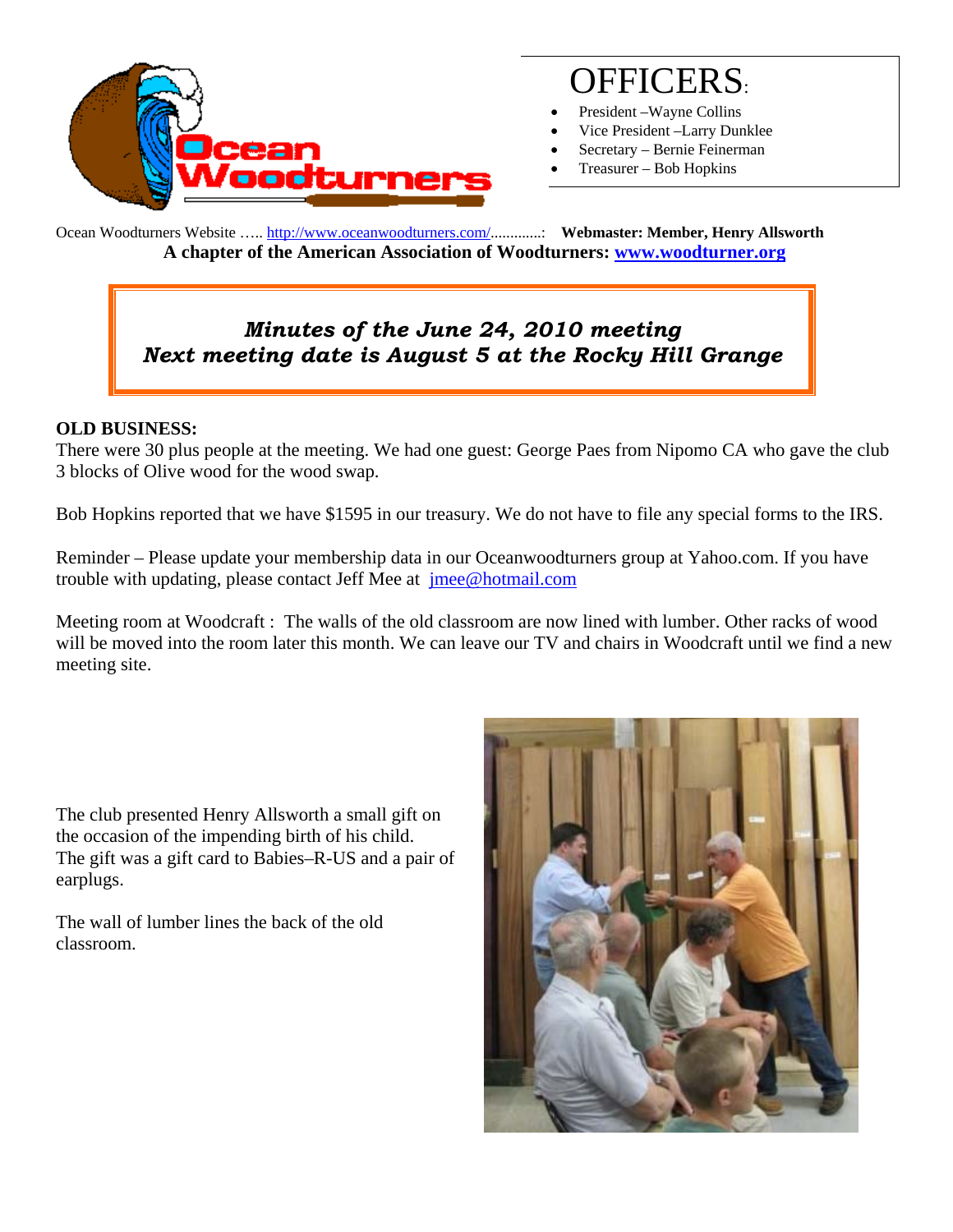Several club members participated and volunteered at the AAW Symposium and had a great time. Mike Murray donated a copy of the AAW Symposium handout to the library.

Wayne reported on the health of some of our members. George Nazareth is recovering from Lyme disease and is being treated with anti-biotics. Rick Sousa had an accident at work with a malfunctioning CNC controlled router. which damaged four fingers on one hand. He is expected to recover some use of his hand.

### **NEW BUSINESS:**

**Meeting room -**Possible places suggested so far: are :Jamestown Distributors in Bristol , Rocky Hill Grange, New England Tech building, a Factory building in Providence, and Keeseh Place in Pawtucket. A committee of Wayne Collins, Donna Parillo, and Bernie Feinerman are to explore what our options might be and report to the members at the next meeting. Several members volunteered to check out some of the sites.

John Mills offered us the free use of a 30'x30' meeting room and a Jet mini lathe in the Jamestown distributor building at 17 Peckham Drive in Bristol, RI. There is supposed to be ample parking. Most members at the meeting felt it might be too far to travel.

Anthony Scuncio pointed out that we should have more tools available to us in our meeting room such as a bandsaw and other tools so as to make it easier to arrange for demonstrations.

Donna Parillo visited the Rocky Hill Grange (just up the street from where we have been meeting (1340 South County Trail)). The Grange charges rent of \$100 /month from May to September and \$125/month for October to May. We could have a key to the lower level and keep a locked cabinet for storing our material there.

Wayne said that Keeseh studios is planning on expanding its space some time next year**.** The studio offers a community for designers, inventors, artists, craftsman, tinkerers, and makers See website http://keeseh.com/ for further details. When the studio is expanded, it will have woodworking facilities. Exact costs and particulars may not be available until some time next year.

Kevin Kempf said that space is available in the factory building near Elmwood Avenue in Providence. Wayne said he would check it out.

Someone volunteered to check with New England Technical. One thought would be to offer free club membership to some of their students in return for the use of their facilities.

Someone mentioned that the Steelworks, near the Providence Place Mall wants to pursue woodworking.

Members asked that a spread sheet be drawn up and made available on our website prior to the next meeting. The spread sheet should include entries for each site and columns for space, security, insurance, parking, cost, toilets, handicap accessability, facilities for wheeling in lathes, etc…

It was decided that the next meeting take place at the Rocky Hill Grange on Thursday August 5. Main topics will be to continue the meeting place discussion and have a demonstration on finishing and buffing by Anthony Scuncio

Jeff Mee suggested that perhaps club members might open up their shops for one night of "open houses" and offered the use of his workshop in CT.

**Yankee Symposium** -Mike Murray spoke about a possible Yankee Woodturning Symposium to be held in the Fall of 2011. The Yankee group has a treasury of \$3600 left over from the previous symposium and our club is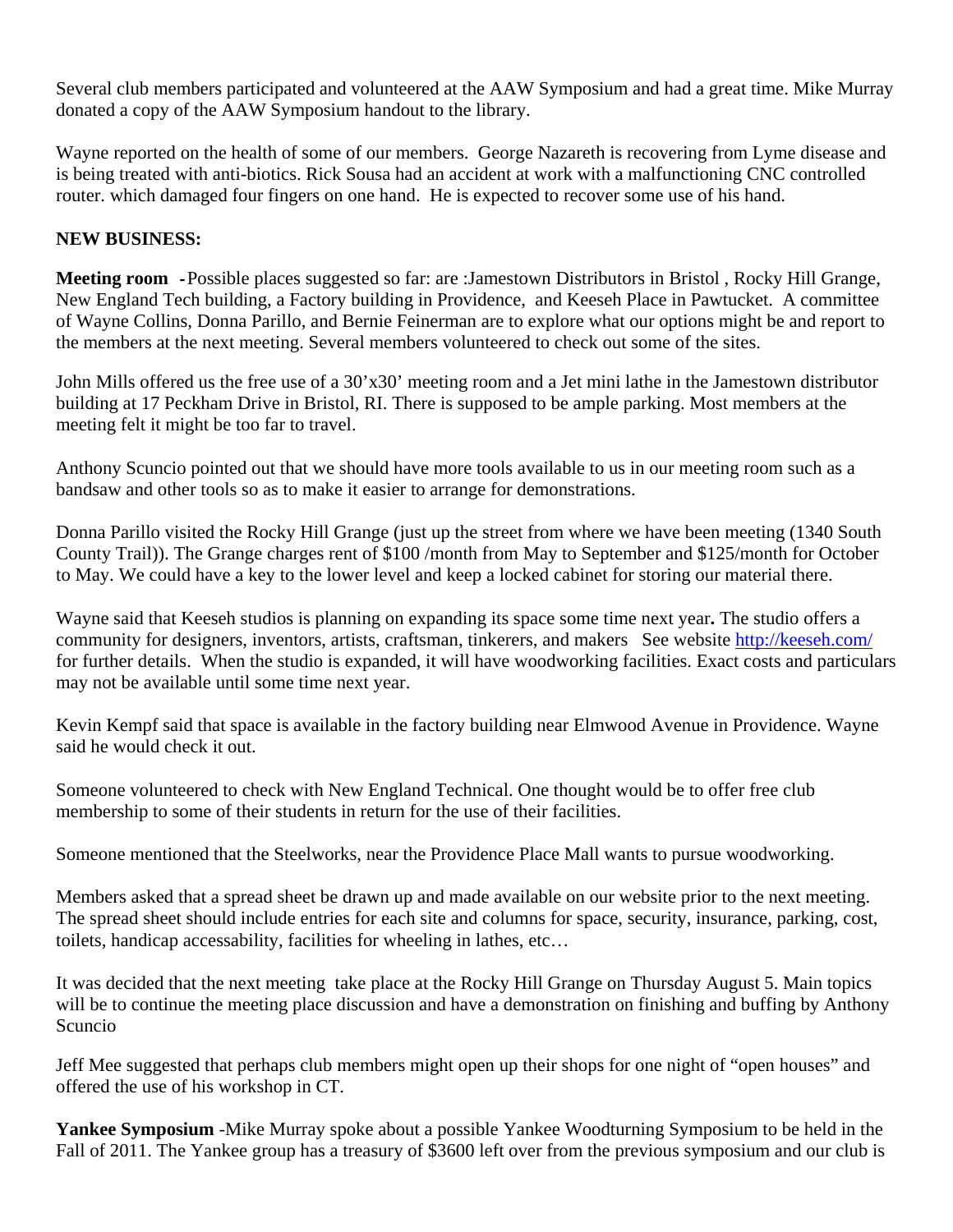entitled to 1/7 of the funds. The Symposium in Derry NH might be in 2012. Totally Turning in Saratoga NY should occur in the spring of 2011. The club should decide soon if we wish to participate in the Yankee Symposium or withdraw our portion of its funds

**AAW "Turning 25 celebration"** Bernie Feinerman spoke about the club taking part in the 2011 AAW Turning 25 exhibition (http://www.woodturner.org/sym/sym2011/Exhibit/) ". One of the many special events there will be an exhibition, *Turning 25 – A Celebration.* Each chapter of the AAW is encouraged and welcome to enter this exhibit. The exhibit goal is to have every AAW chapter represented and for each chapter to enter a lathe-turned work that exemplifies and represents that chapter. The chapter can choose its own process for selecting a piece for the show, whether it is collaborative effort, or a chapter juried selection from members' work. Entries for the show will be submitted online on the AAW website. Ground rules for each piece are: "

All pieces must remain with the exhibit for any traveled venues after the symposium

One piece per chapter Piece must fit in an 8" cube Weight limit is 3 pounds Entry fee is \$40 Entry deadline is February 28, 2011 All entered work must be for sale Sales will be shared 70% with the chapter/or artist and 30% with the AAW

Sold work will be shipped to the buyer at the end of all exhibits, and unsold work will be returned to the chapter



Shawn , 8 year old grandson of Larry Dunkalee, showed his first pen and pencils that he turned.